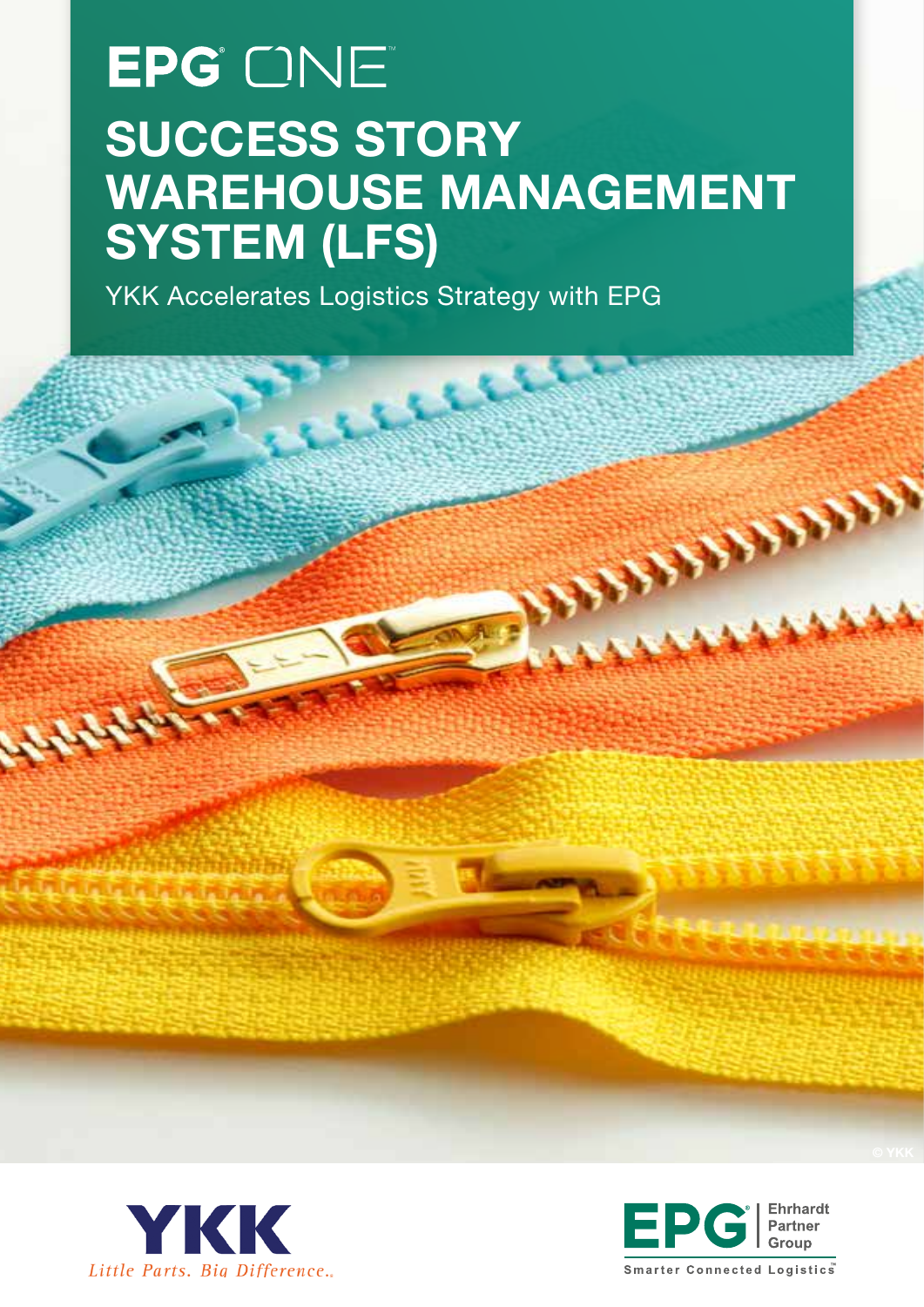

A custom product portfolio requires custom logistics management. Leading zipper manufacturer YKK has been using the EPG ONE Warehouse Management System (LFS) since 2014. What was a mammoth task for the company at the time because of its extremely



wide range of different items is now proving to be a real lifesaver. The software from Erhardt Partner Group (EPG) is growing with the company. It now managers a total of four sites in Europe and ensures maximum accuracy for the inventory of the zipper manufacturer's very wide range of items and variants. LFS manages both production and storage, as well as the supply of spare parts to the company's own machines. Thanks to the positive experience from the first joint project six years ago, YKK has continued to look to the logistics experts at EPG for support. So far, stock differences have been reduced by around 60 percent.

The leading zipper manufacturer has been following a strategy of continuous investment in new products and technologies for over 80 years, including in logistics, which means the company constantly faces new challenges. The wide range of items for the very different applications were a particular challenge for EPG and YKK in their first project in 2014. The primary focus was on optimum handling of variant and high inventory reliability. The sites in Germany supply recipients around the world – from large industrial customers to smaller retailers. YKK closure solutions can be found everywhere – from zippers and special solutions for jeans, to bags, baby clothes and tents, in red, green, yellow and blue. That puts high demands on logistics and production management.





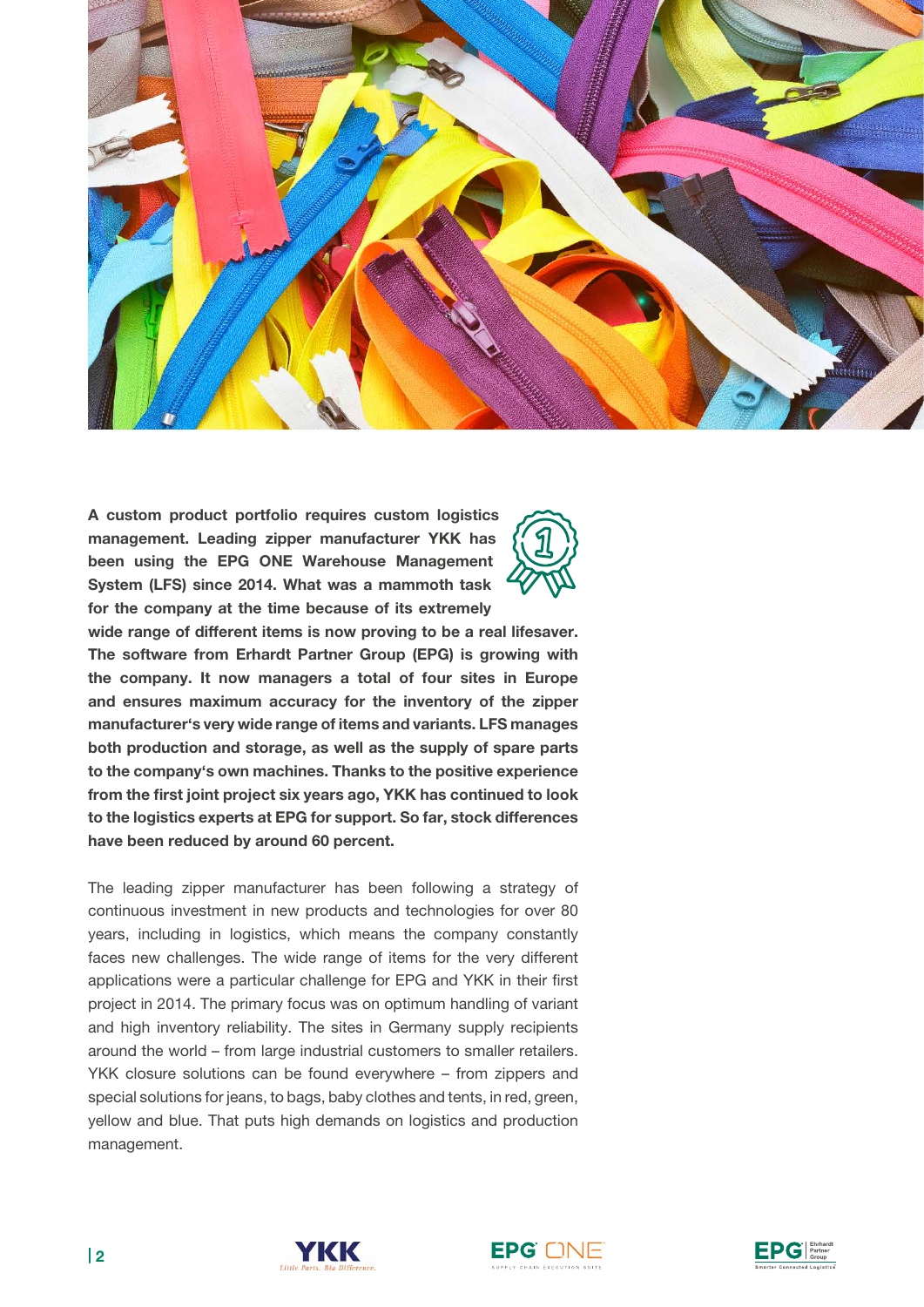#### INCREASING INVENTORY RELIABILITY AND RESPONSE TIMES

YKK holds goods for a longer period for customers who place regular orders, which means that the inventory must be reliable. Inventory management in LFS therefore plays a central role, so the first step involved adding an automatic delivery and reservation function. "From the first project in 2014, we knew LFS can optimally implement our requirements and, above all, respond to the specific features of our business," says Alexander Sann, Logistics Manager at YKK in Germany. "That positive experience and the high performance of the software convinced us – and that's why we are also looking to LFS as we modernize our other sites". The aim was to roll out the system throughout Europe, to guarantee 100% inventory reliability and to increase response times. "To remain competitive in the market, we have to keep up with the times and constantly automate our logistics, and LFS provides us with optimum support as we do so." There is Wenkbach, one site in the Netherlands, Mainhausen and Wuppertal, which are the four sites are currently running the software. And each one has its own specific features.







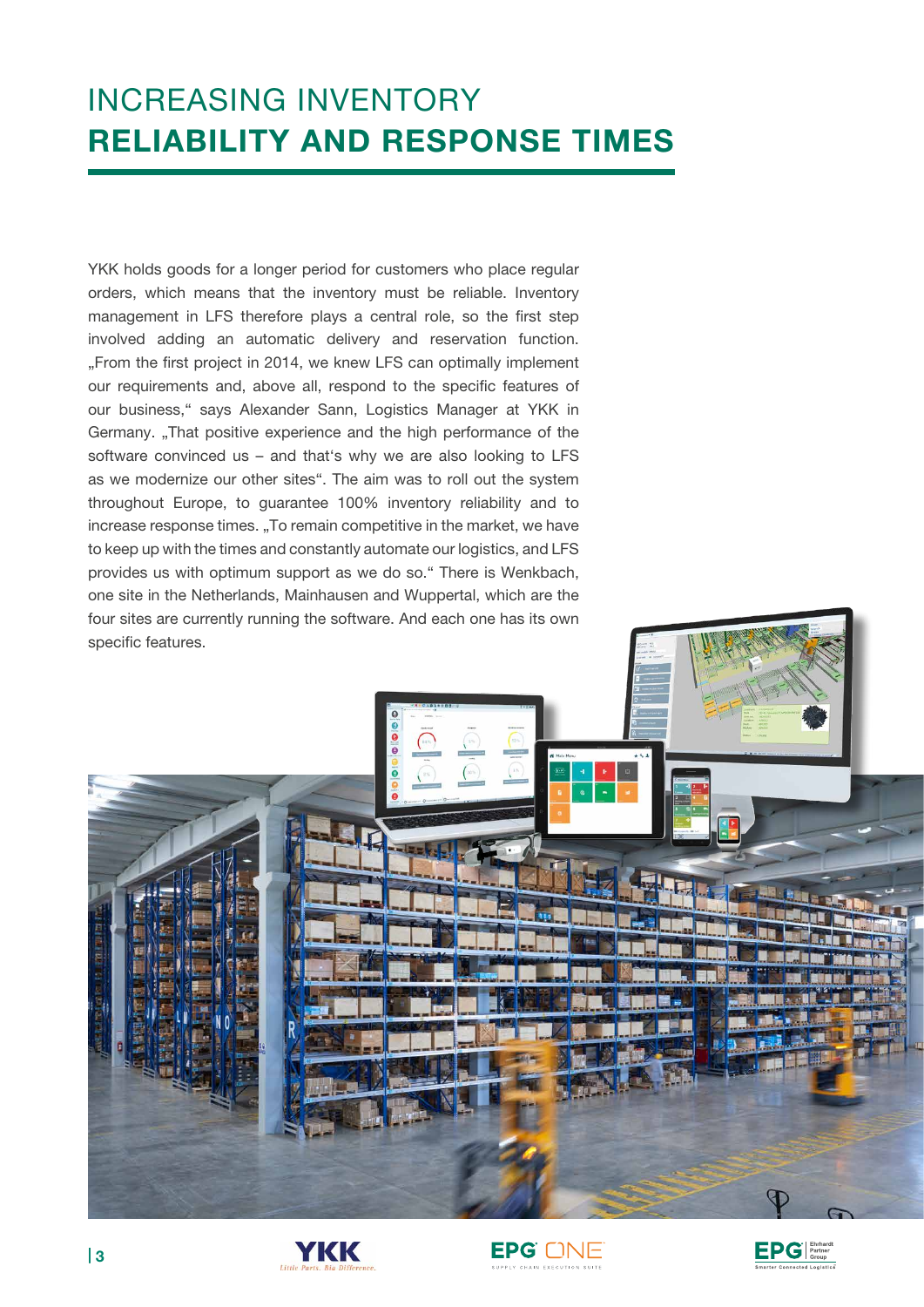

### RAW MATERIALS AND FINISHED GOODS STORED IN WENKBACH

50.000 PLACES 670.000 VARIANTS

In Wenkbach, raw materials and finished goods are stored in the pallet and shelved racking warehouse with a total of 50,000 spaces, as well as stock in the production area. This is also where YKK's core business all happens - producing zippers. LFS manages all the variants, as well as replenishment for production. To ensure optimum handling of items of different sizes and colors – there are over 670,000 different variants in total – LFS manages the zippers by bin location. This makes it possible to add items to a bin and to assign mixed items. YKK can then process orders more quickly, as most orders are customer-specific.



EPG [1]



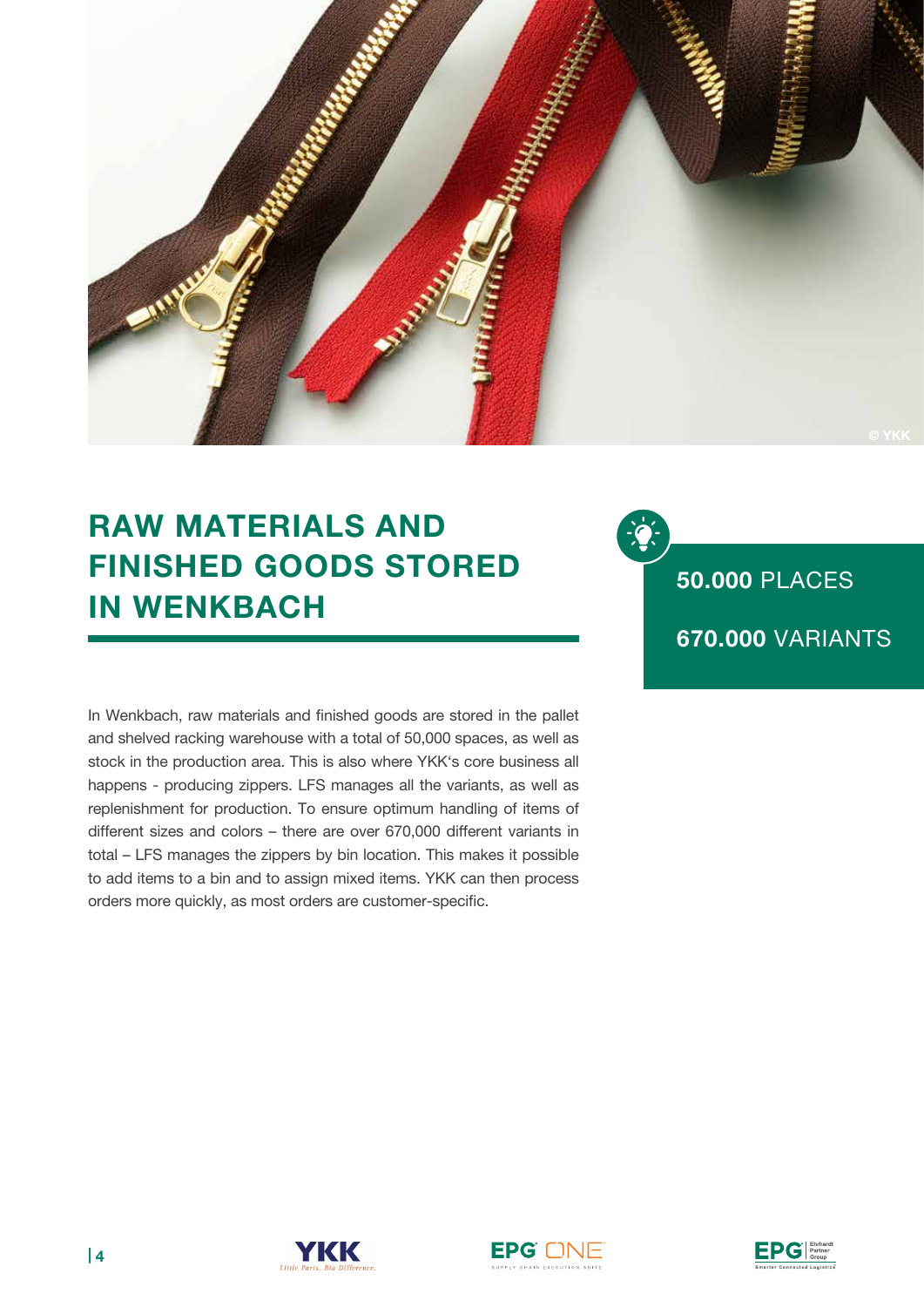## BONDED WAREHOUSE FOR MACHINE SPARE PARTS IN THE NETHERLANDS



From the Netherlands, spare parts are shipped all over the world to supply the company's own machines – a specific feature of the logistics that also had to be included in LFS. Machine parts must arrive in perfect condition at the production line to be fully functional, which requires strict batch management. Another peculiarity of the site is that the warehouse also acts as a bonded warehouse. Parts supplied by the parent company from Japan are warehoused with duty still unpaid. If the goods are ordered, LFS provides all the necessary information to create an invoice and delivery note straight after the packing process to guarantee problem-free customs clearance. This allows YKK to compensate for the time difference of one day because of the distance between Japan and Germany, significantly shortening the shipping and customs process. The site also uses a pick-by-voice solution, which works with LFS to make sure that employees pick orders efficiently and accurately. The fact that both hands are free while picking orders for in some cases heavy machine parts is really appreciate by the order pickers.



YKK

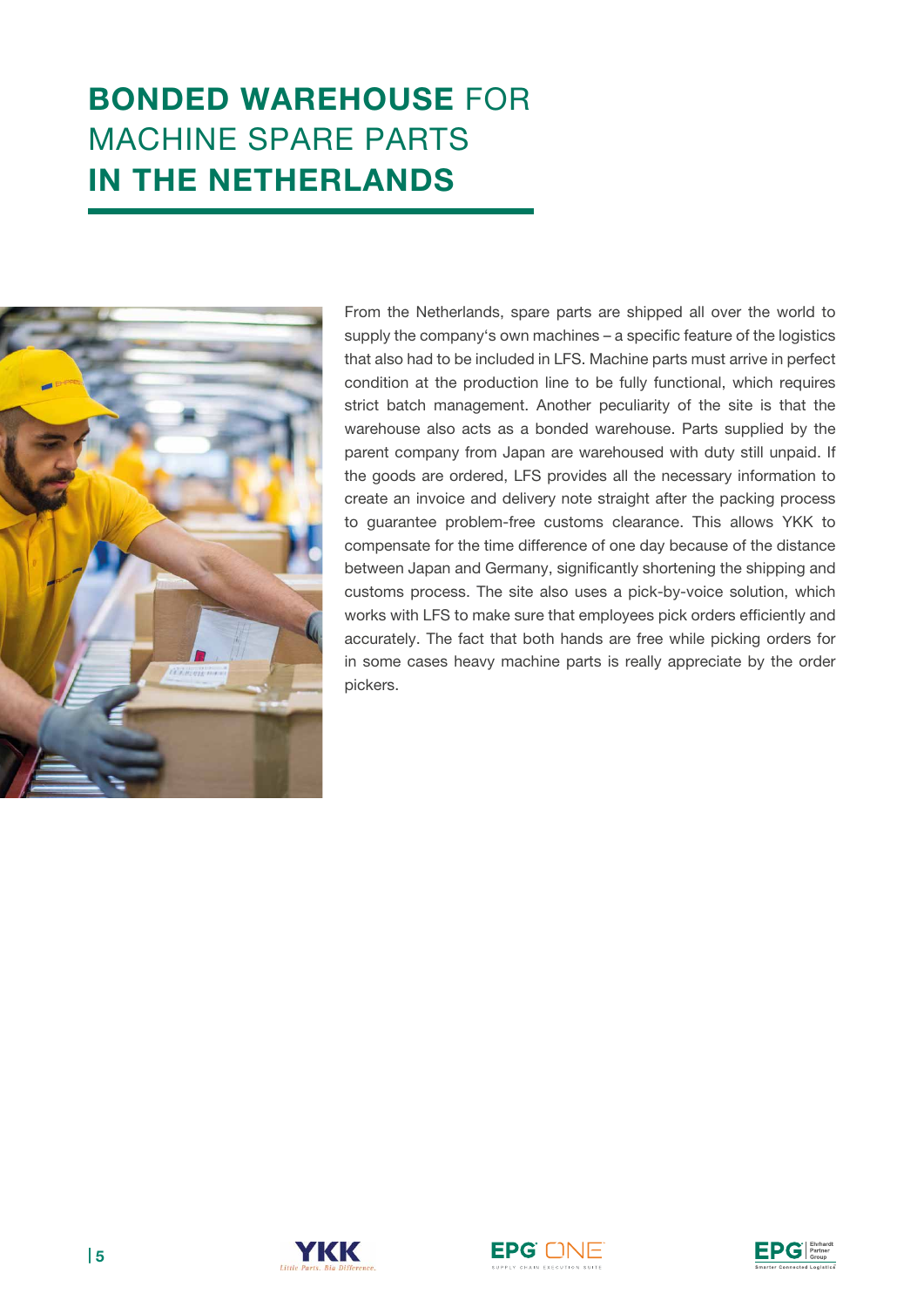

## RETAIL WAREHOUSE IN MAINHAUSEN

In Mainhausen, LFS manages all the YKK items intended for small customers, retailers and others, so storage is at the box number level. In a high-bay warehouse, there are boxes, for example, with standard 2,000 m goods. If an order is placed for a partial quantity, LFS automatically splits it and routes the remaining stock to a manual warehouse. Followup orders that are less than 2,000 m in length are picked directly from the manual/part quantity warehouse. This allows YKK to prevent too many confusing items being left over in the high-bay warehouse.







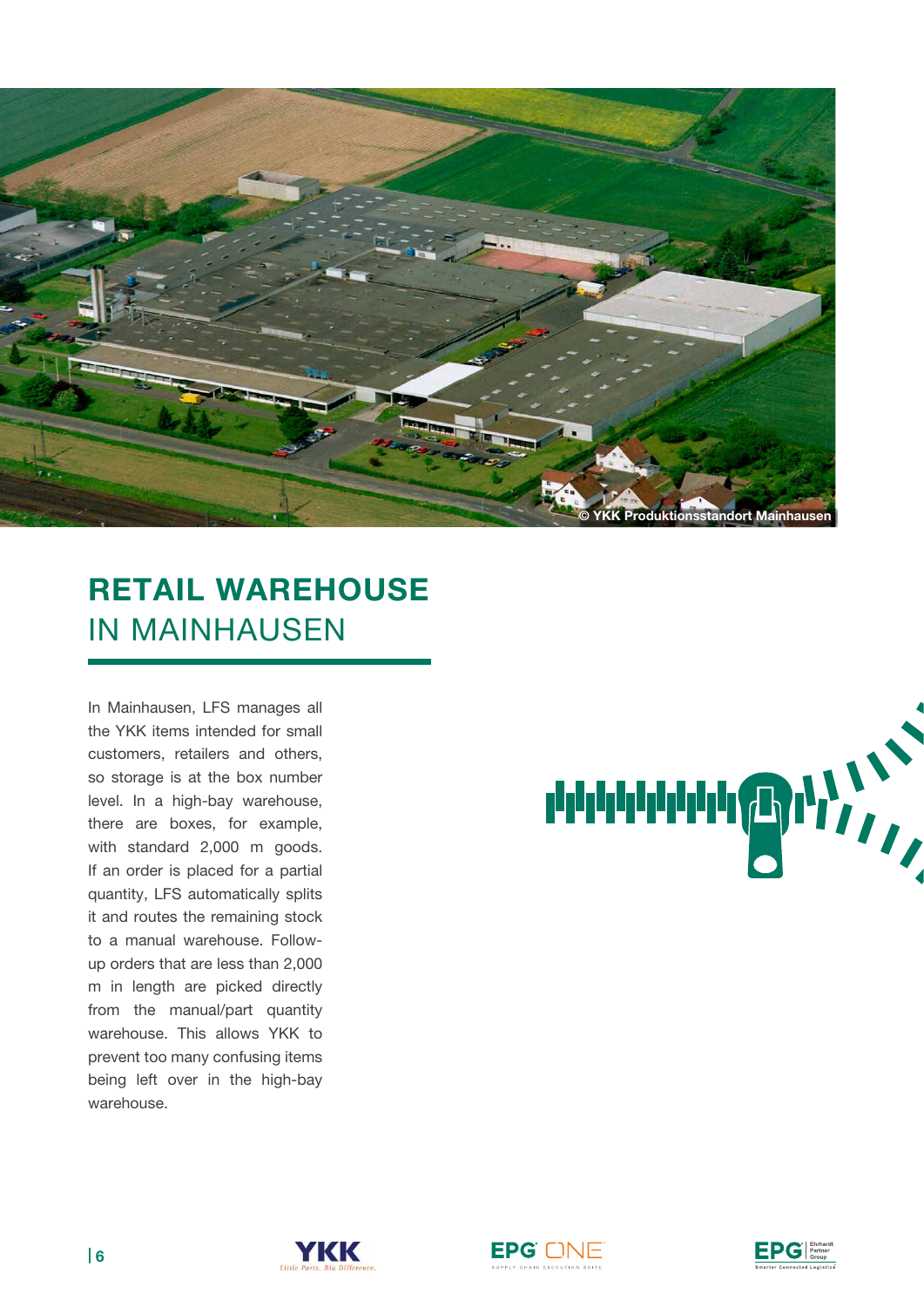## WUPPERTAL PRODUCES SPECIAL SOLUTIONS OF THE HIGHEST QUALITY

At Wuppertal, YKK is rolling out LFS to a fourth site. In addition to a warehouse for raw materials, it also is home to a production facility. The unusual feature of the site is that is produced all the special products, such as rivets and buttons. Some of these items are subject to strict standards that require 100 percent testing. When the order is triggered, LFS starts by passing on the order with a check indicator, so that the goods are initially directed to a special inspection station before goods outgoing. Mechanical and manual tests are run at the station, for example, for material processing, compressive strength and ingredients. The quality assurance of the items is therefore only carried out when the customer orders them. This is an additional challenge for fast order fulfillment.

"Collaborating with EPG and also working with LFS has been very successful", says Alexander



Sann. "We have drastically increased the inventory accuracy in all our warehouses and reduced the differences by about 60 percent. LFS meets all our requirements in Germany and the Netherlands. We are planning to further automate our logistics in the future, as it is the only way to remain competitive in the textile processing market. Our next major project will be construction of an automated small parts warehouse. And we'll be using LFS to manage it too."

#### ,,LFS meets our requirements in Germany and the Netherlands completely"